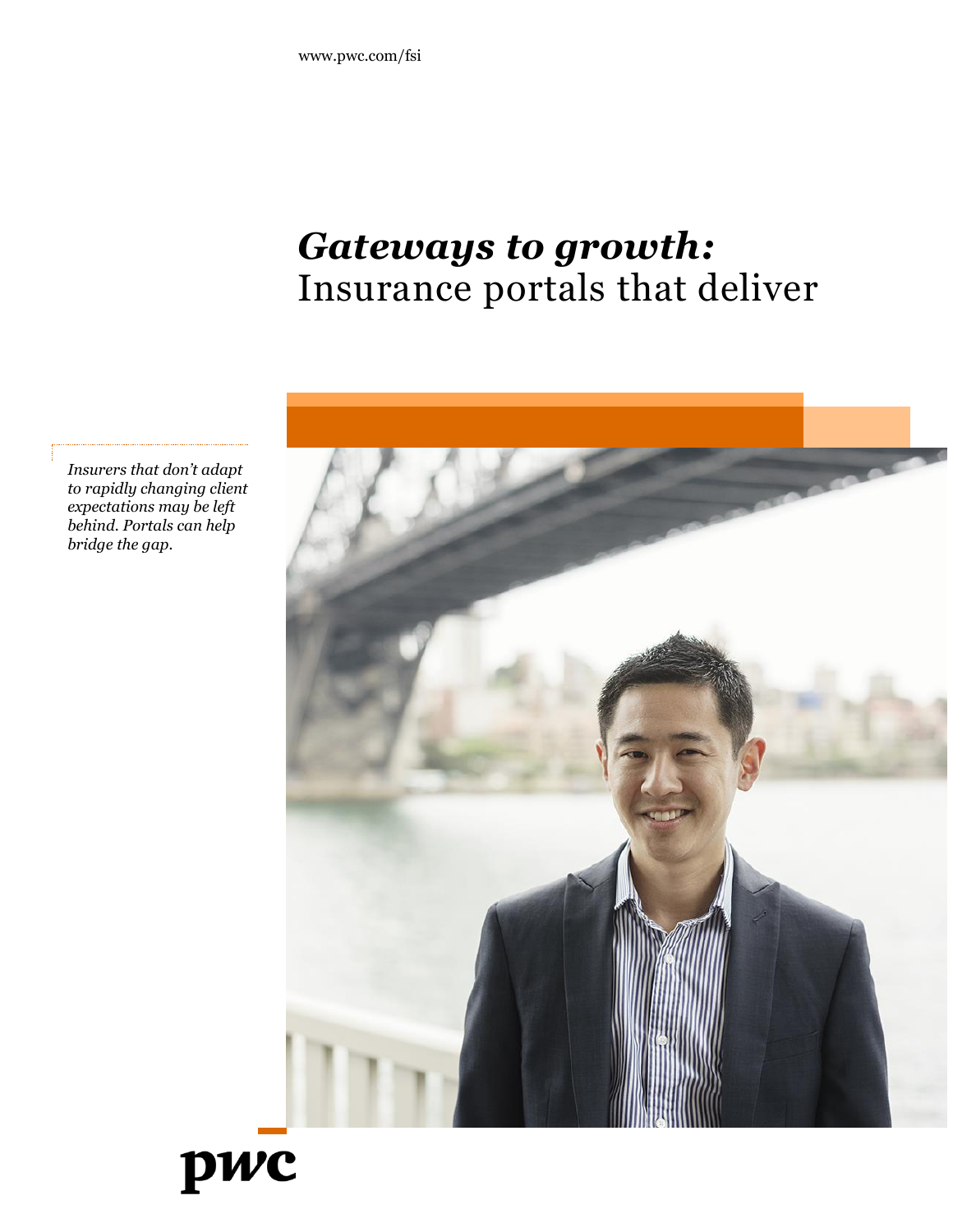# *The heart of the matter*

*Portals offer property and casualty insurers the opportunity to forge stronger agent ties and deepen policyholder relationships. But many insurers treat their portal implementation as a onesize-fits-all solution, producing results that are far short of extraordinary. We've identified three steps that can help insurers create portals that deliver the right results for policyholders, agents, and employees—and help promote the brand identity they want.*

*Although core transformations are advancing carriers' operational capabilities into the 21st century, they still need digital strategies to fuel growth. Portals are emerging as the cornerstone of a client-centric digital strategy that can help drive revenue and shareholder value.*

### *Core transformations alone can't satisfy policyholder, agent, and employee needs.*

Insurance companies have struggled in recent years to meet rising expectations from policyholders for convenience, greater price transparency, personalized mobile support, and real-time, 24/7 response to service requests. Agents and employees are also seeking more automated, streamlined processes to simplify policy sales and service. To stay competitive amid these changing client demands, many carriers have invested in modernizing core systems, including policy administration, billing, and claims.

Based on our experience, however, many companies have not yet realized the full value of those investments. Although their core transformations are advancing their operational capabilities into the 21st century, they still need digital strategies to fuel growth. These digital strategies include everything from how a carrier wants to communicate with its clients to how it manages social media and search engine optimization. The strategy sets the backdrop for how carriers will use portals to bridge the

gap between their digital objectives—how they want to interact with policyholders, agents, and employees in the digital domain—and the newfound capabilities of their modernized core systems. Digital strategies identify insurance carriers' key users and set forth an approach for how they will create a differentiated experience for each set of users.

To succeed, these digital strategies must engage multiple clients—policyholders, agents, and employees—with different needs. Policyholders want insurance providers that put them in control, allowing them to shop for coverage and manage their accounts when, where, and how they want to. Independent agents want carriers that can help them win business and build relationships with policyholders. Employees, meanwhile, want the information and tools that will help them best serve policyholders and agents.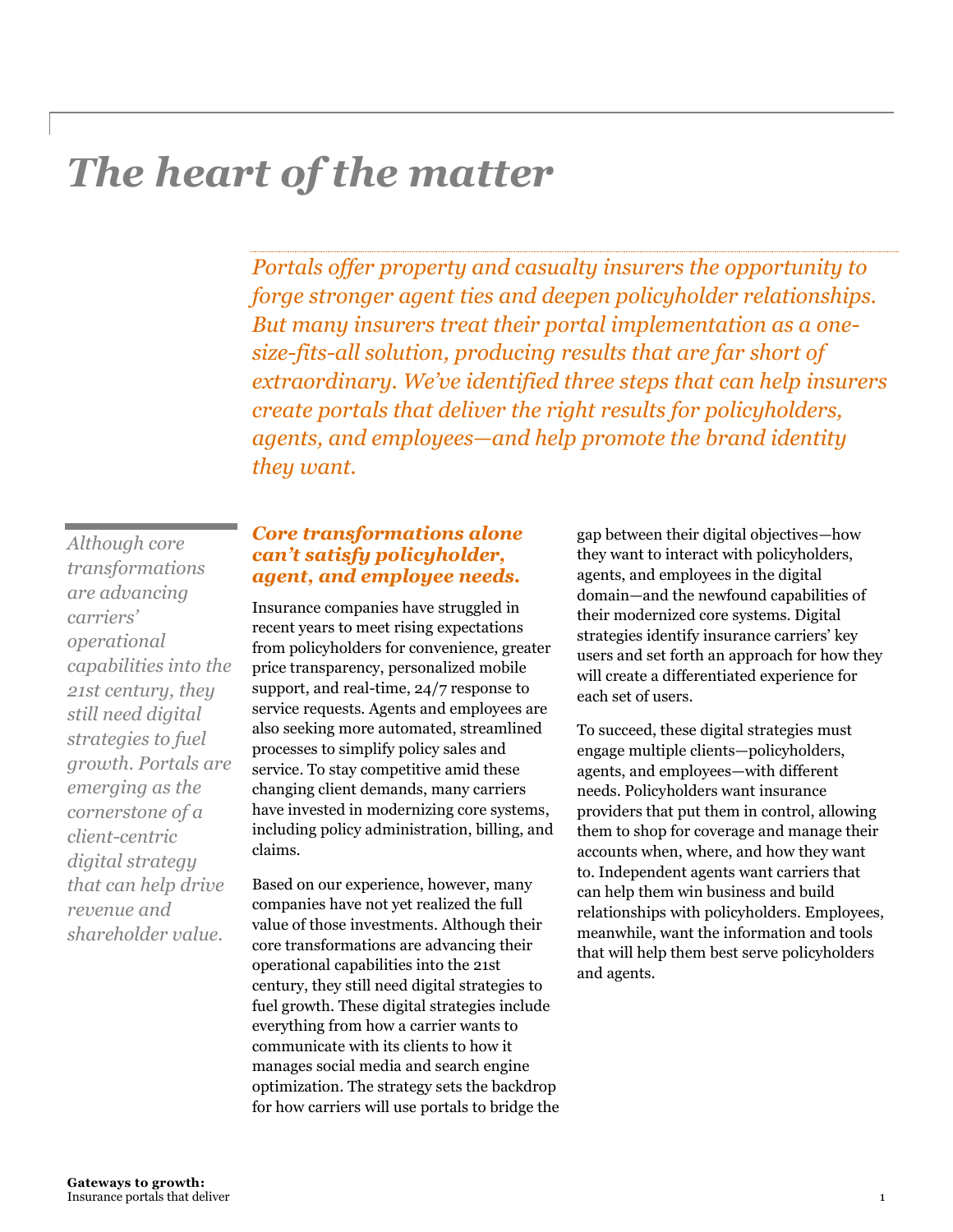## *How can carriers build strong client interfaces in the digital world?*

Despite ambitious efforts to piece together new web and mobile solutions that meet the needs of these diverse users, carriers have had varying degrees of success. They've struggled with managing conflict between direct and traditional agent-focused distribution, resulting in user experiences that are often inconsistent and fragmented. For example, some have implemented web solutions with all the basic functionality that clients expect but failed to integrate the right tools for supporting agent needs, alienating a sizeable portion of their distribution network. Some are still working out how to support a consistent user experience across mobile devices, tablets, and desktops/laptops, while others are trying to use portals to improve their cross-selling capabilities.

Portals are emerging as the cornerstone of a client-centric digital strategy that can help drive revenue and shareholder value (see Figure 1). Portals are the windows through which insurance carriers face the world, offering policyholders and agents a central place for key interactions on demand. When a portal is created with a client-first mindset, the results are a positive user experience and stronger relationships between carriers, employees, policyholders, and agents. But many carriers have not yet faced the challenge of creating robust online portals. Many of the IT leaders within P&C carriers ask: We are modernizing our core systems, but what do we do about portals?

**Figure 1: Portals are the cornerstone of a client-centric digital strategy that helps achieve business outcomes.**



\*Includes portal and potentially other related initiatives, such as core upgrades and digital programs.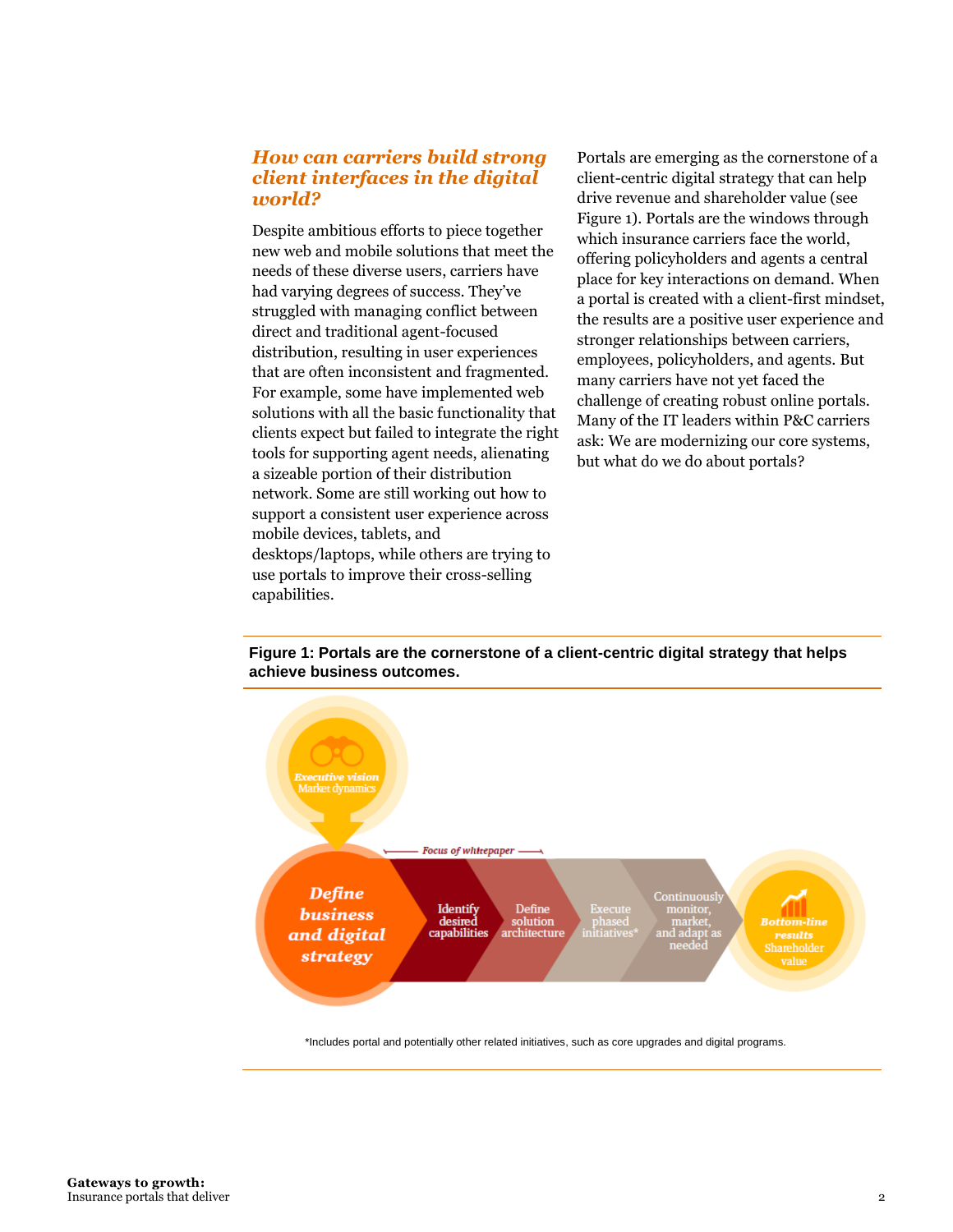PwC has published two papers related to policy administration system (PAS) transformation in the P&C industry. In the first, *[Fire, ready aim: Don't miss the point](http://www.pwc.com/us/en/financial-services/publications/viewpoints/policy-administration-system-transformation.jhtml)  [of a policy administration transformation](http://www.pwc.com/us/en/financial-services/publications/viewpoints/policy-administration-system-transformation.jhtml)*,

we discussed the drivers of PAS transformation and the need to align operating strategies with the program.<sup>1</sup> In the second, *[Eyes on the prize:](http://www.pwc.com/us/en/financial-services/publications/viewpoints/policy-administration-system-transformation-framework.jhtml)  [Implementing fast, flexible policy](http://www.pwc.com/us/en/financial-services/publications/viewpoints/policy-administration-system-transformation-framework.jhtml)  [administration systems in the P&C](http://www.pwc.com/us/en/financial-services/publications/viewpoints/policy-administration-system-transformation-framework.jhtml)  [insurance sector](http://www.pwc.com/us/en/financial-services/publications/viewpoints/policy-administration-system-transformation-framework.jhtml)*, we transitioned from

strategy to execution and investigated how to operationalize these goals.<sup>2</sup>

With these two papers as a backdrop, this paper outlines the key considerations that we think P&C technology executives need to weigh when designing and implementing portals. These executives will face decisions ranging from which benefits they hope to achieve and what types of architecture flexibility they'll need to how they should coordinate portal development with related core transformation projects. Taking a structured, capability-based approach to developing an online portal is key to success.

………………………..…..…

<sup>2</sup> PwC, "Eyes on the prize: Implementing fast, flexible policy administration systems in the P&C insurance sector," March 2013, http://www.pwc.com/fsi.

<sup>1</sup> PwC, "Fire, ready aim: Don't miss the point of a policy administration transformation," September 2011, http://www.pwc.com/fsi.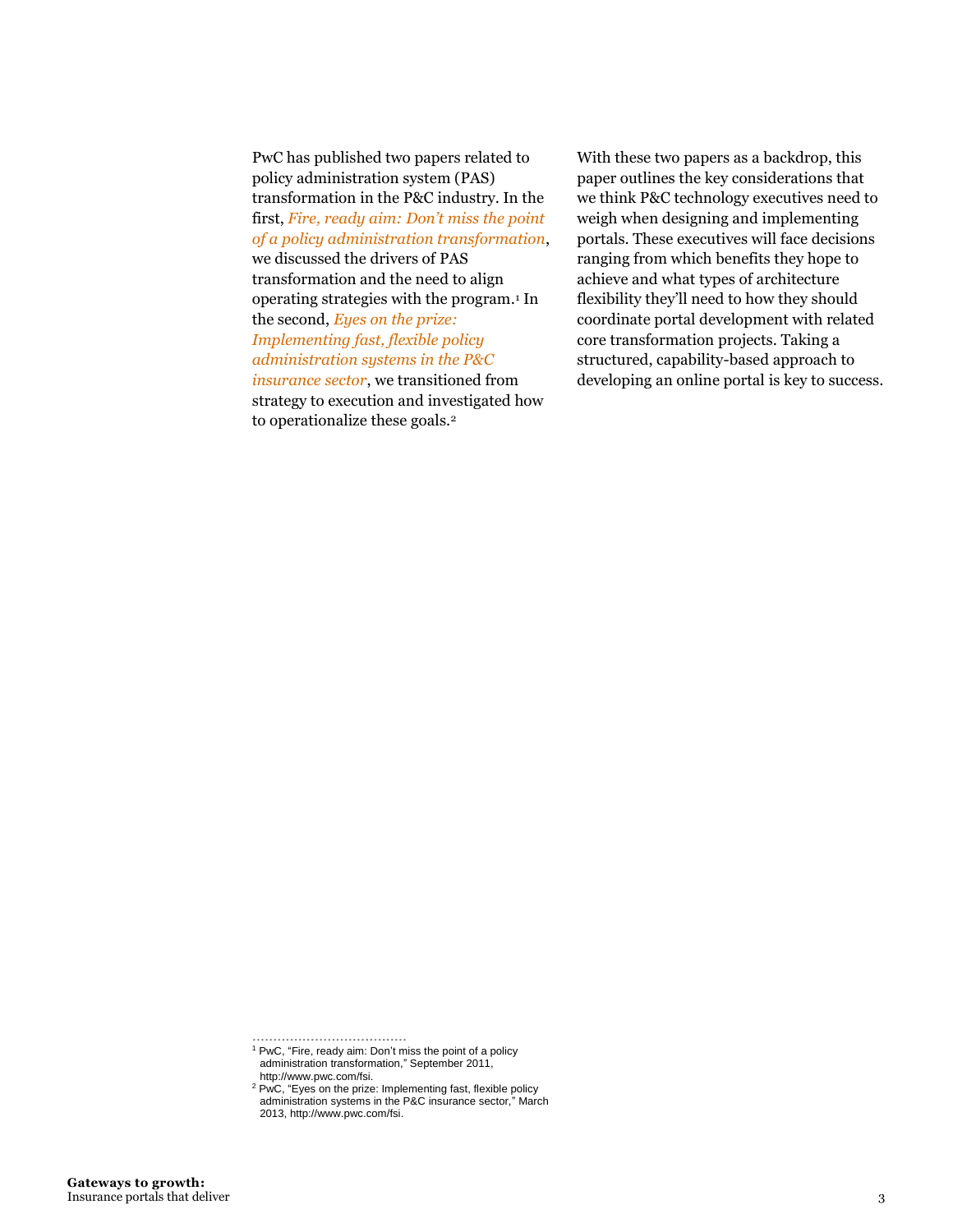# *An in-depth discussion*

*Some carriers treat portals simply as vehicles for branding rather than digital storefronts that provide a way for employees, agents, and policyholders to interact and transact with the company.*

## *A brief history of portals*

Advances in P&C carriers' core systems have resulted in faster, more efficient operations and have helped them on the journey to becoming more client-centric. For example, many carriers have established a single system of record, agency workflows, and mobile apps—all of which are essential elements to a client-centric foundation. However, many carriers have yet to travel the last mile. They still don't have a true portal that integrates all of these components into a seamless, one-stop shop across policyholder, agent, and employee needs. Some carriers have implemented portals but haven't clearly connected them to a digital strategy that differentiates them from their competitors. Other carriers' portals are simply vehicles for branding rather than digital storefronts that provide a way for employees, agents, and

policyholders to interact and transact with the company.

While proving to be complex endeavors, we believe that well-designed portals can help carriers promote the qualities that breathe life into their brands. By providing information and tools that deepen policyholder and agent relationships, portals can help carriers realize the full value of investments they've made in their core systems. A good portal with a fluid interface helps establish a carrier as a company that puts client expectations at the center of its identity.

According to a 2014 Celent survey of North American insurance CIOs, portal development is a priority across the P&C industry (see Figure 2).



**Figure 2: On average, portals are in the top project spending category for P&C insurers.**

Note: Only top ten categories are shown.

Source: Celent, "Insurance CIO Pressures and Practices 2014," March 2014.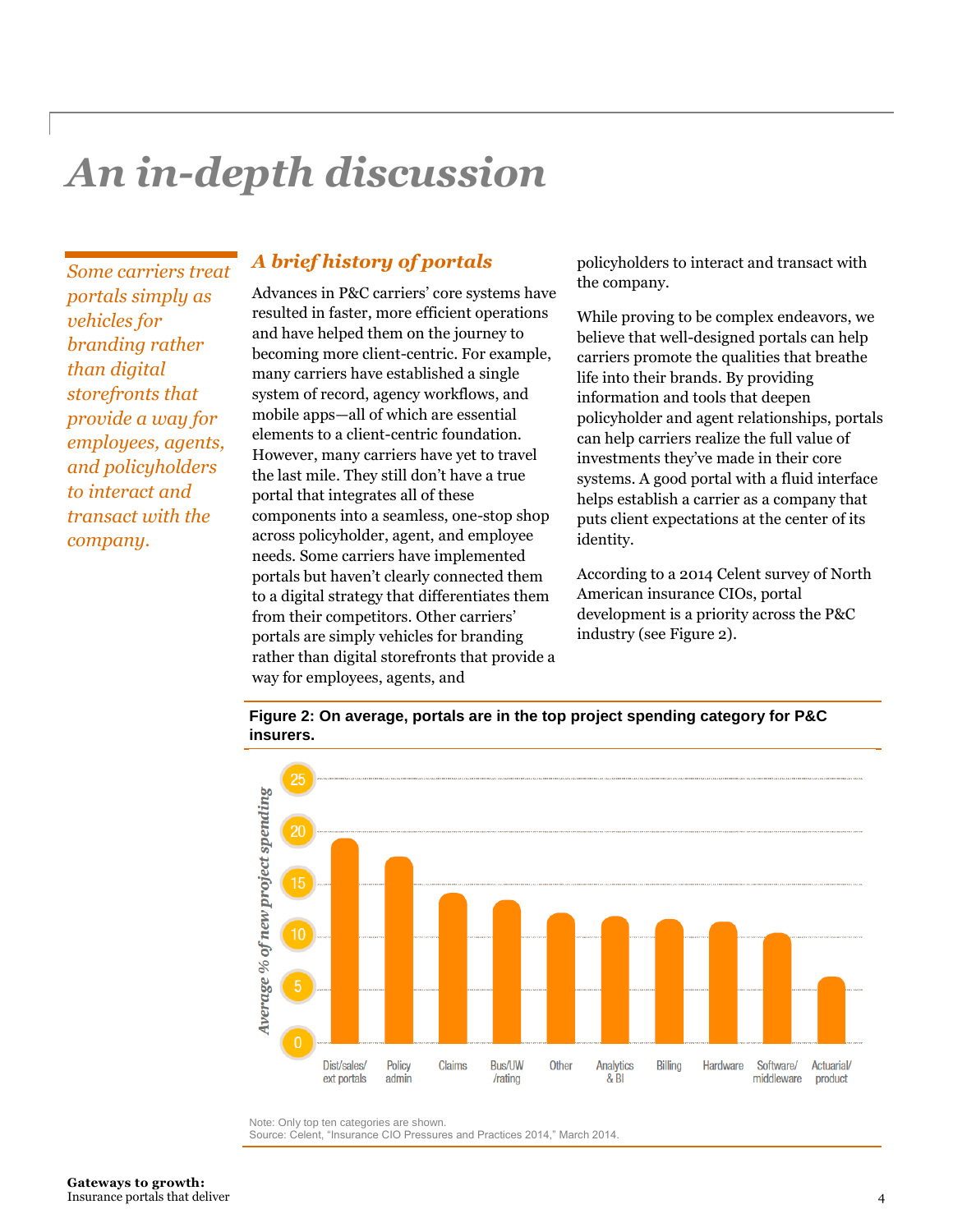*With endless options, continual advances in software, and rapid changes in the business landscape, portal implementations are growing in complexity. Without an integrated strategy and a clear focus on client needs, carriers will miss the opportunity to develop portals that deliver a unique brand experience and drive growth.*

Leading carriers know that portals are a vital piece of their digital strategies. But the endless options, continual advances in software, and rapid changes in the business landscape make portal implementation more complex. Without an integrated strategy and a clear focus on client needs, carriers will miss the opportunity to develop portals that deliver a unique brand experience and drive growth.

While several carriers are taking a measured approach with their portals implementations, we've also seen many companies stumble into some common pitfalls. These include:

- **One size fits all:** Some carriers don't consider the specific needs of respective user communities, or personas, when building portals. The personas could be policyholders, agents, or employees. When carriers try to serve several personas equally with their portals, user interfaces grow confusing and carriers run the risk of serving none of them well.
- **Technology for the sake of technology:** When carriers fast-track their portal development to a particular technology solution, they miss the opportunity to truly differentiate themselves by focusing on competencies that complement their business models. For example, if they are known for being first to market with innovative products, they will need a solution designed with modular, reusable architecture.
- **Failing to optimize the timing of portal rollouts:** Portals are closely integrated with core systems and, therefore, the timing of the initial portal implementation—as well as subsequent updates—must be carefully sequenced against other core system upgrades. Many carriers don't acknowledge the complexity that timing can create, leading to increased rework and an unpredictable user experience, among other issues.

## *Our approach toward a clientcentric solution.*

As we've already noted, a portal implementation should be grounded in an overarching digital strategy that describes how a carrier will achieve its business goals in the digital domain. Once carriers have an understanding of how they want to use their portals to define their brand and support their business objectives, it will become clearer how to select and implement a portal solution from the many options available. Our approach outlines three steps that address the most common missteps we've seen as companies implement portal solutions:

- **Step 1: Use a capabilities-driven approach to help tailor the portal for the most critical user communities.** Identify the capabilities and experience differentiators a portal solution can provide for different users. These users can include policyholders, captive agents, independent agents, and employees. A capabilities-driven approach can help you stand out from the crowd and drive growth.
- **Step 2: Evaluate portal solution options.** Identify what's at stake by analyzing growth objectives and the competitive landscape. The answer to this question helps inform decisions about how much to spend and how quickly you need to implement a new portal. Broadly speaking, the three main solution options are: building a portal inhouse, buying an integrated suite from a vendor, or buying a vendor's best-ofbreed package.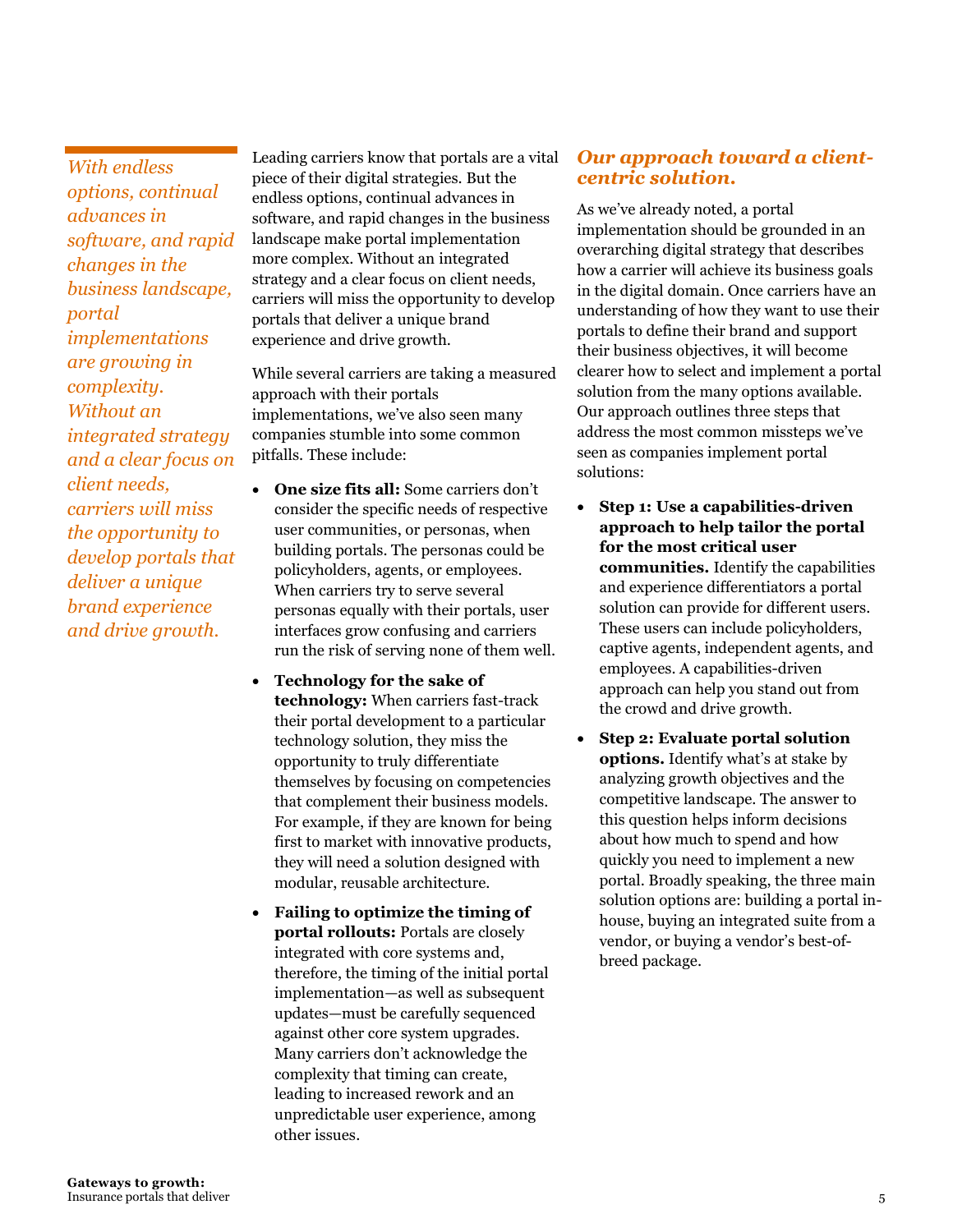*When evaluating which capabilities will help drive growth, we suggest that carriers consider three dimensions: how they will win new business, how they can grow their share of wallet, and how they can improve loyalty.*

 **Step 3: Balance expected business benefits, costs, and risks when planning the timing of the implementation.** Portals cannot be developed in a vacuum. Many carriers are in the midst of replacing legacy platforms and need to decide whether to implement their portals before, in parallel with, or after those core transformations. When making this decision, consider how you've prioritized client and operational needs against cost and technical constraints, as well as the desire to minimize rework and maintain a positive user experience throughout the change.

By following this structured approach, you can create the foundations for making your digital strategies a reality. You'll be better positioned to deliver truly client-centric portals that provide unique policyholder, agent, and employee experiences. You will also be better equipped with interfaces that respond to the user's channel of choice (such as web or mobile), improve personalization through user-customized content and layouts, and offer intuitive self-service capabilities.

## *Step 1: Use a capabilitiesdriven approach to help tailor the portal for the most critical user communities.*

When developing portals, we recommend that P&C carriers focus on the distinctive qualities that their policyholders and agents value. Leaders can design portals to reinforce their strengths and provide products and services that clients cherish and competitors can't beat. When evaluating which capabilities will help drive growth, we suggest that carriers consider three dimensions: how they will win new business, how they can grow their share of wallet, and how they can improve loyalty. For example, opportunity prompting is a capability that helps improve household penetration. An agent might inform a potential policyholder: "People like you tend to have this product or coverage."

#### *Case study: Developing a capability-driven roadmap*

PwC assisted a large regional carrier in assessing its existing portal infrastructure and applications readiness to address the business needs of its policyholders, agents, and internal users. In four weeks, the team developed a high-level roadmap to provide the desired capabilities, supported by a business case to aid in prioritization and sequencing.

This roadmap and business case provided the carrier with the inputs it needed to align key portal-enabled capabilities with its overall core transformation program, balancing potential risks with tangible benefits.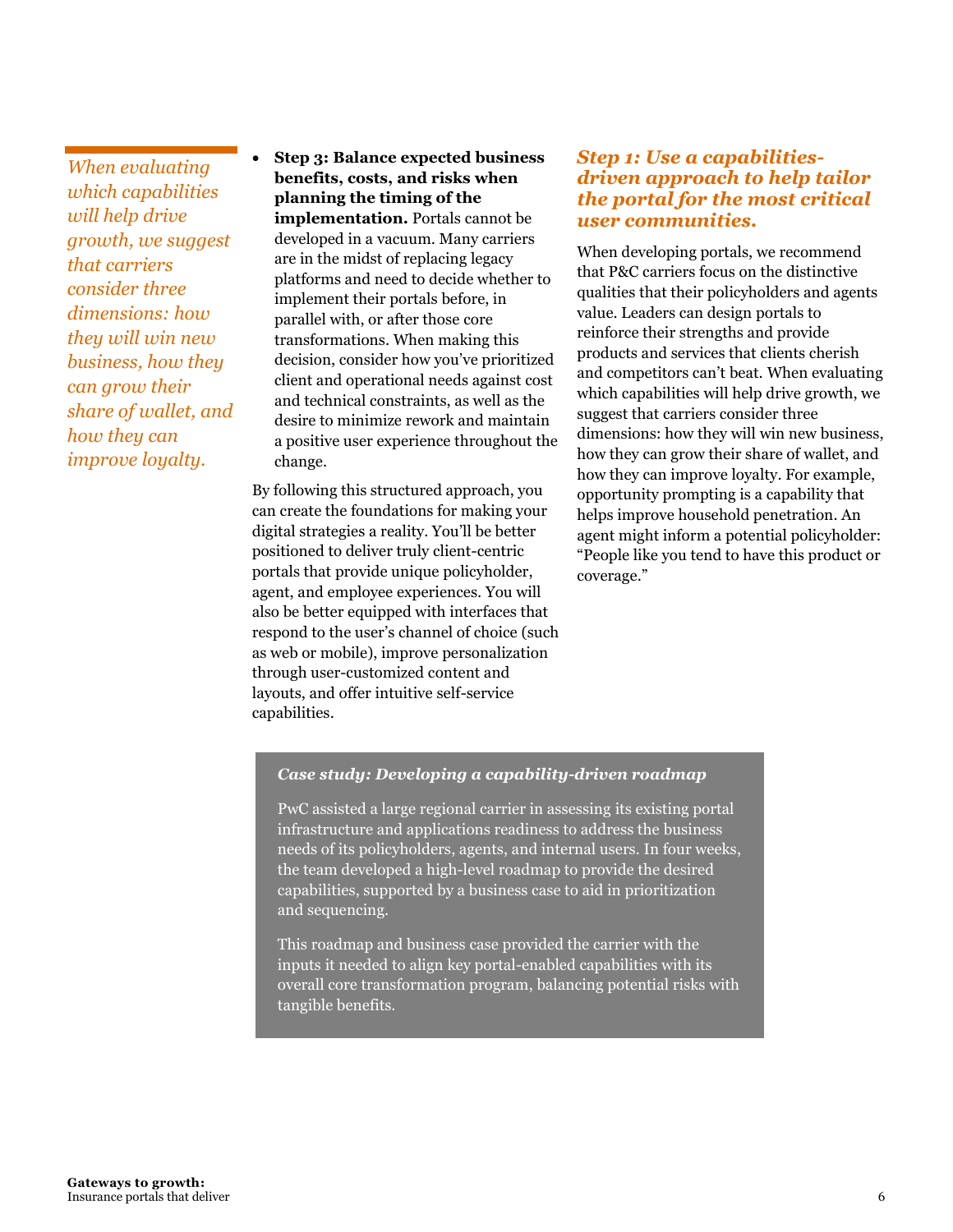#### *Basic portal features you can't go without*

In the chart below, we take a look at the lowest common denominator of portal capabilities—these features are considered the norm among competitors. A carrier can't go without them. Each capability can be customized to support policyholders, agents, or even employees in different ways.

#### **Figure 3: Basic portal features you can't go without.**

| <b>Capability category</b>       | Basic portal features that a carrier can't go without                                                                                                                                                                                                                                                                                                                                                                                                                               |  |
|----------------------------------|-------------------------------------------------------------------------------------------------------------------------------------------------------------------------------------------------------------------------------------------------------------------------------------------------------------------------------------------------------------------------------------------------------------------------------------------------------------------------------------|--|
| 360-degree view of the<br>client | Provides employees and/or agents a holistic view of policyholders in one place: which<br>$\bullet$<br>products they own, how they interact with agents/carriers, billing history, claims, and life<br>events.                                                                                                                                                                                                                                                                       |  |
|                                  | Supports integration with third-party data, such as browsing history on public sites, social<br>media "likes," and other publicly available information that helps carriers understand client<br>behavior.<br>Provides a single client record that can be synchronized in real time with internal                                                                                                                                                                                   |  |
|                                  | business systems.                                                                                                                                                                                                                                                                                                                                                                                                                                                                   |  |
| <b>User experience</b>           | Provides "deep linking" that seamlessly integrates separate applications into the portal.<br>For example, if a user wants to view detail for a particular claim that is housed in a<br>different system, deep linking takes the user directly to that claim detail. This simplifies<br>the user experience by eliminating extra login and navigation steps.                                                                                                                         |  |
|                                  | Provides "recently viewed" information to users for quick access to their latest activities.<br>Provides a responsive and consistent interface across mobile, tablet, and desktop/laptop<br>browsers.                                                                                                                                                                                                                                                                               |  |
| Personalization                  | Offers users the ability to personalize the portal interface and navigation. For example,<br>users can customize toolbars, reorganize key functions on the interface, and decide how<br>their usage data, such as claims and billing transactions, are displayed.<br>Personalizes content and layout based on users' roles or, potentially, for employees, a<br>work event. For example, a call related to billing would trigger a layout making it easy to<br>access bill history. |  |
| <b>Call scripting</b>            | Provides opportunity prompts and scripts to agents and call center representatives to<br>encourage better service. The prompts could help agents identify policyholders' potential<br>risk and coverage needs.<br>Captures client interactions electronically and integrates with workflow systems to route<br>interactions to the right specialists and trigger follow-ups.                                                                                                        |  |
| Single sign-on                   | Allows a user to log in once and gain access to all portal functionality and systems<br>without multiple login requests.<br>Integrates with corporate authentication systems.                                                                                                                                                                                                                                                                                                       |  |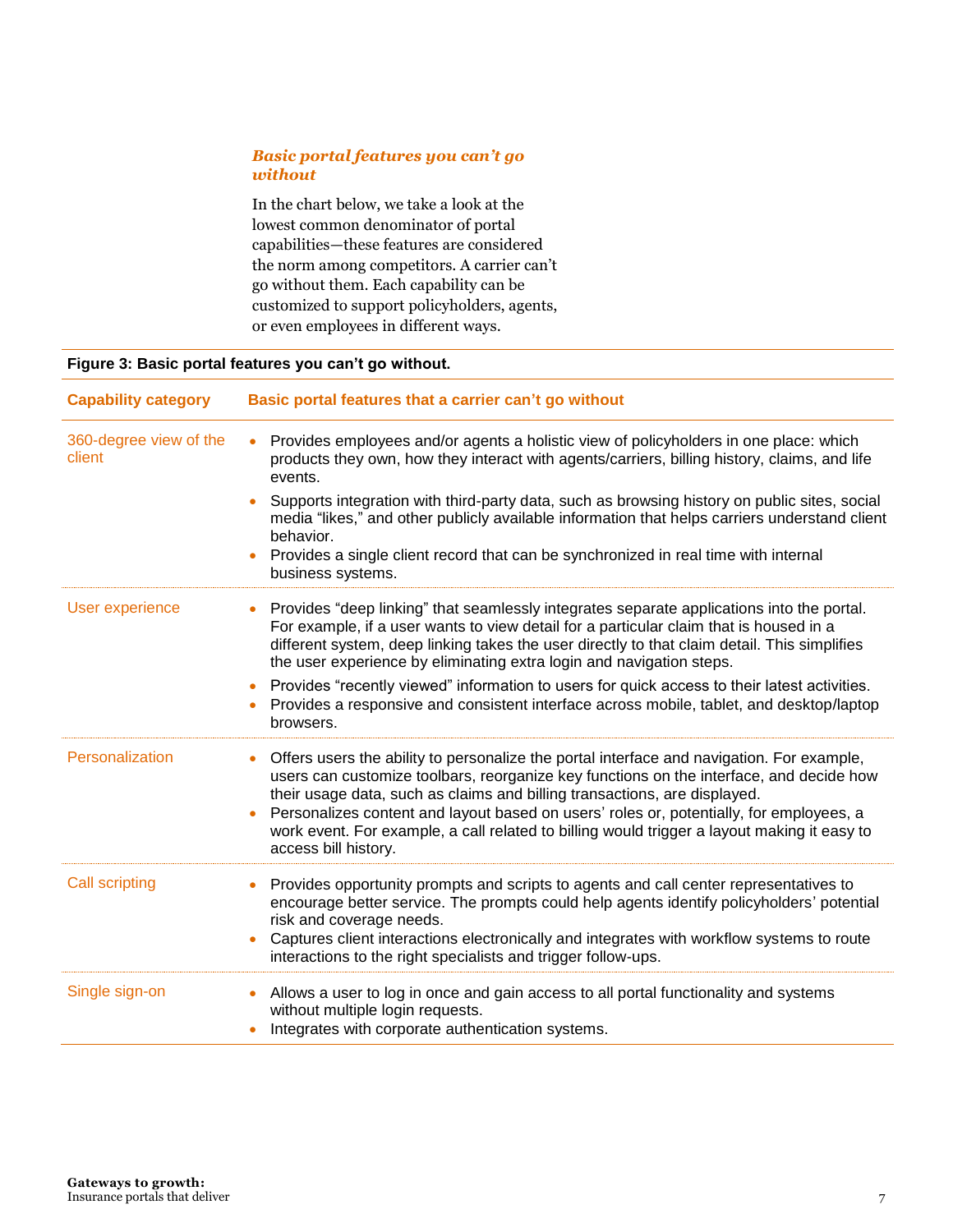#### *Portal capabilities that help create a differentiated user experience*

By tailoring their portal design to the needs of selected users, carriers can differentiate themselves in the market. For example, a carrier that is adopting a direct-sales approach could have a portal that functions as a sales funnel into a variety of products. Another carrier that relies on agents as salespeople could construct a portal entirely around the idea of making each transaction, such as adding a new policyholder or changing a policy, as simple as possible. While the portal's capabilities are the key to differentiating a carrier, the design and user interface will also help users relate to the company's brand story and identity.

In Figure 4, we've identified the five main user communities that carriers commonly target through their portals, and describe some of the capabilities carriers should consider to create a distinctive experience for these groups.

**Policyholders** want to shop for coverage and manage their accounts when, where, and how they want.

**Employees want** information and tools that will help them improve how they serve policyholders and agents.

**Agents want user**friendly interfaces that help them close deals quickly and deepen their relationships with policyholders.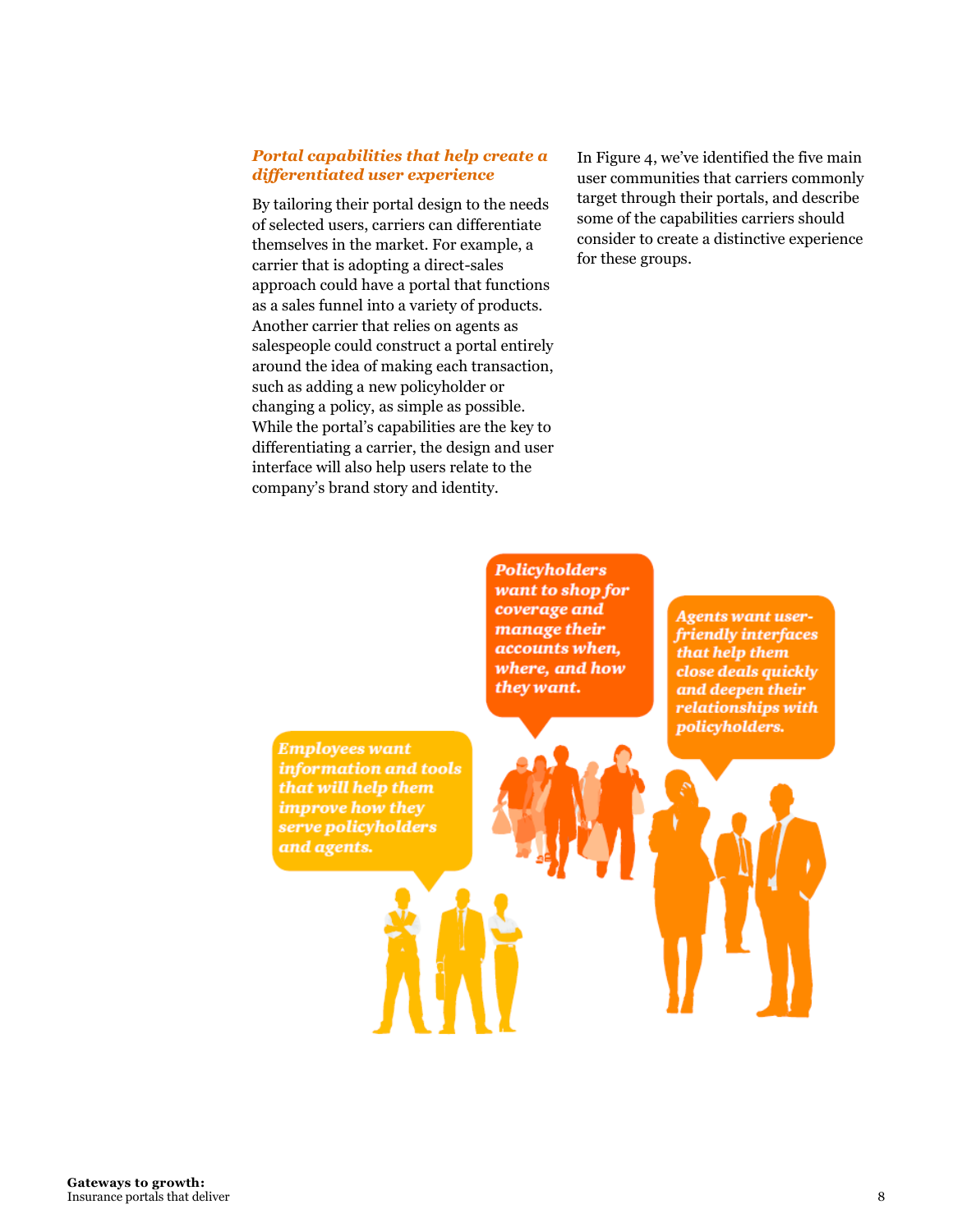| rigure 4. Dhrefentiating portal capabilities based on target user communities. |                                                                                                                                                                                                 |  |  |  |  |
|--------------------------------------------------------------------------------|-------------------------------------------------------------------------------------------------------------------------------------------------------------------------------------------------|--|--|--|--|
| <b>User community</b>                                                          | <b>Differentiating portal capabilities</b>                                                                                                                                                      |  |  |  |  |
| <b>Direct distribution</b><br>policyholders                                    | Provides a simple and quick online purchase experience:                                                                                                                                         |  |  |  |  |
|                                                                                | Provides content to educate potential policyholders so they feel empowered to make their own decisions.                                                                                         |  |  |  |  |
|                                                                                | Enables potential policyholders to shop for multiple products, such as auto and property, in a single<br>transaction without the need to enter data more than once.                             |  |  |  |  |
|                                                                                | Supports an easy on-boarding process so users can complete purchases online in real time.                                                                                                       |  |  |  |  |
|                                                                                | Allows the policyholder to sign legal trailing documents and upload documents online (such as proof of<br>prior insurance and a good driver discount).                                          |  |  |  |  |
| Self-service<br>policyholders                                                  | Enables policyholders to manage their accounts where, when, and how they want to:                                                                                                               |  |  |  |  |
|                                                                                | Supports simple and integrated account opening. For instance, to open an account, users need only an ID<br>and password.                                                                        |  |  |  |  |
|                                                                                | Enables policyholders to use electronic signatures for policy updates, print ID cards, and view and modify<br>bill plans and payment methods, such as paperless delivery or electronic billing. |  |  |  |  |
|                                                                                | Displays personalized marketing offers.                                                                                                                                                         |  |  |  |  |
|                                                                                | Provides the ability to make changes to personal information, such as mailing address.                                                                                                          |  |  |  |  |
|                                                                                | Provides the ability to modify endorsements, such as adding or modifying drivers, vehicles, and coverages.                                                                                      |  |  |  |  |
|                                                                                | Provides the ability to analyze multiple "what-if" scenarios. For example, a real estate investor might be<br>interested in how much coverage she'll need for a new property she's considering. |  |  |  |  |
| Captive agents                                                                 | Helps captive agents measure their performance and deepen their relationships with policyholders:                                                                                               |  |  |  |  |
|                                                                                | Shows overall business performance metrics.                                                                                                                                                     |  |  |  |  |
|                                                                                | Captures policyholders' interactions and information, supporting deeper intimacy and relationship building.                                                                                     |  |  |  |  |
|                                                                                | Enables cross-selling based on the profile and needs of each policyholder.                                                                                                                      |  |  |  |  |
| Independent agents                                                             | Supports agents' business transactions with carriers and relationships with policyholders:                                                                                                      |  |  |  |  |
|                                                                                | Offers fast, reliable, and convenient transactions, such as quotes, binds, and issuances.                                                                                                       |  |  |  |  |
|                                                                                | Integrates with underwriting workflow and facilitates communication with underwriting supervisors,<br>reinsurance, actuaries, and others involved in the underwriting process.                  |  |  |  |  |
|                                                                                | Provides visibility into clients' servicing interactions and claims through metrics and reports.                                                                                                |  |  |  |  |
|                                                                                | Provides the ability to view and manage personalized incentives and compensation reports.                                                                                                       |  |  |  |  |
| Service center                                                                 | Enables higher quality client service:                                                                                                                                                          |  |  |  |  |
| personnel                                                                      | Supports account services, such as billing plan updates and payment reconciliations.                                                                                                            |  |  |  |  |
|                                                                                | Supports agent licensing with state insurance departments and facilitates appointments between agents<br>and potential and existing policyholders.                                              |  |  |  |  |

### **Figure 4: Differentiating portal capabilities based on target user communities.**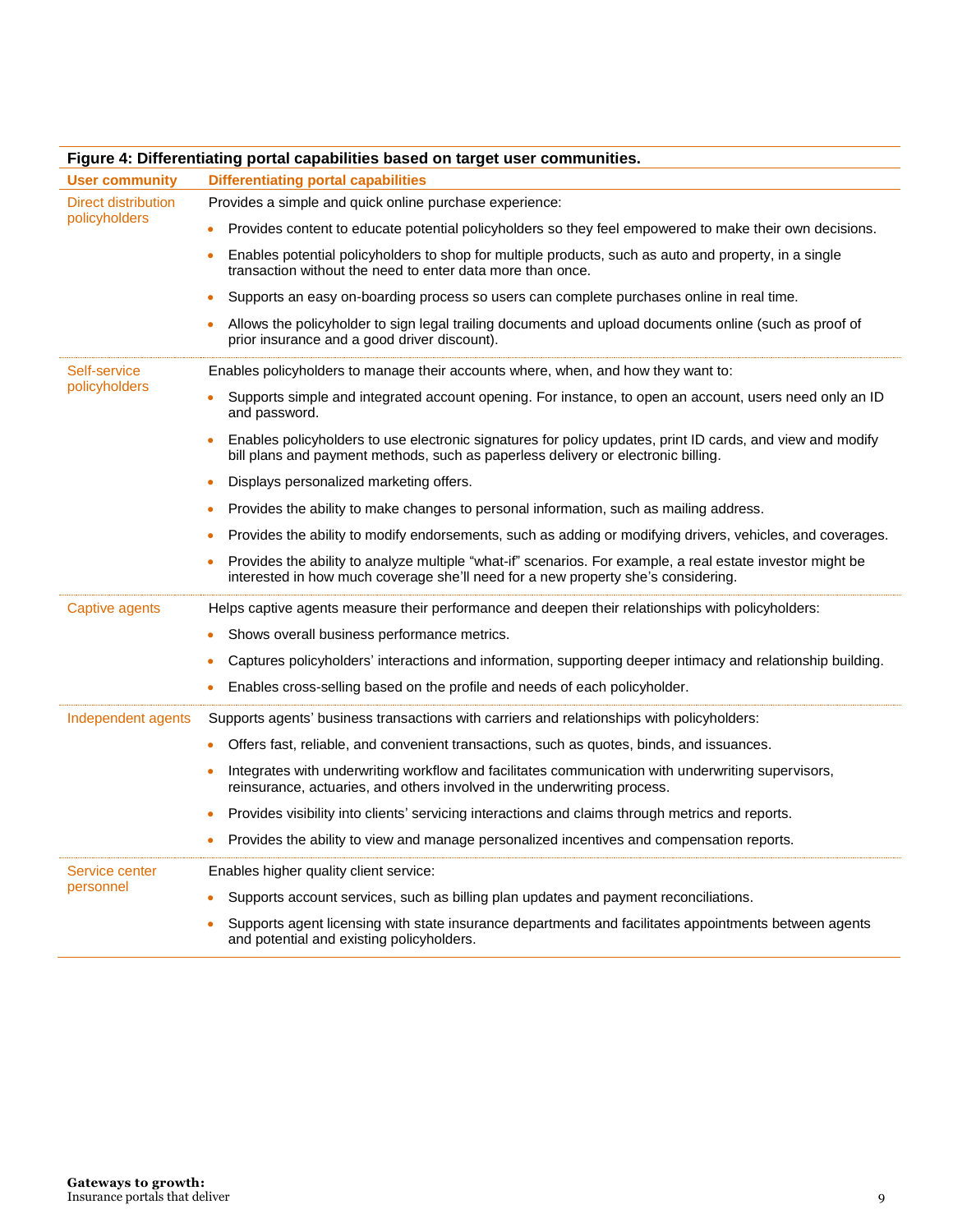## *Step 2: Evaluate portal solution options.*

Carriers are faced with a familiar "build vs. buy" decision when they develop their portal solutions. They have three basic options:

- 1. **Build in-house:** Develop and build a fully customized solution, supported by an internally developed architecture. Integrate vendor components on a piecemeal basis.
- 2. **Vendor solution (pre-integrated suite):** Invest in a vendor-developed portal solution that is integrated with a broader core system suite.
- 3. **Vendor solution (best of breed):** Invest in a vendor-developed portal solution that is known for its unique capabilities. The carrier then integrates the solution into its own core system environment.

A carrier should consider six key dimensions when deciding which of these three options to take: cost, speed to market, scalability, technology platform support, architecture flexibility, and user interface adaptability. How each option ranks across these six dimensions will vary based on each company's circumstances. For example, a large carrier might find it less expensive to build a portal in-house than a smaller carrier because it has more IT resources. A small carrier, on the other hand, might have a long track record with a vendor that is willing to provide extensive support.

Our decision framework, shown in Figure 5, identifies the key questions that insurance executives should consider when making this important decision.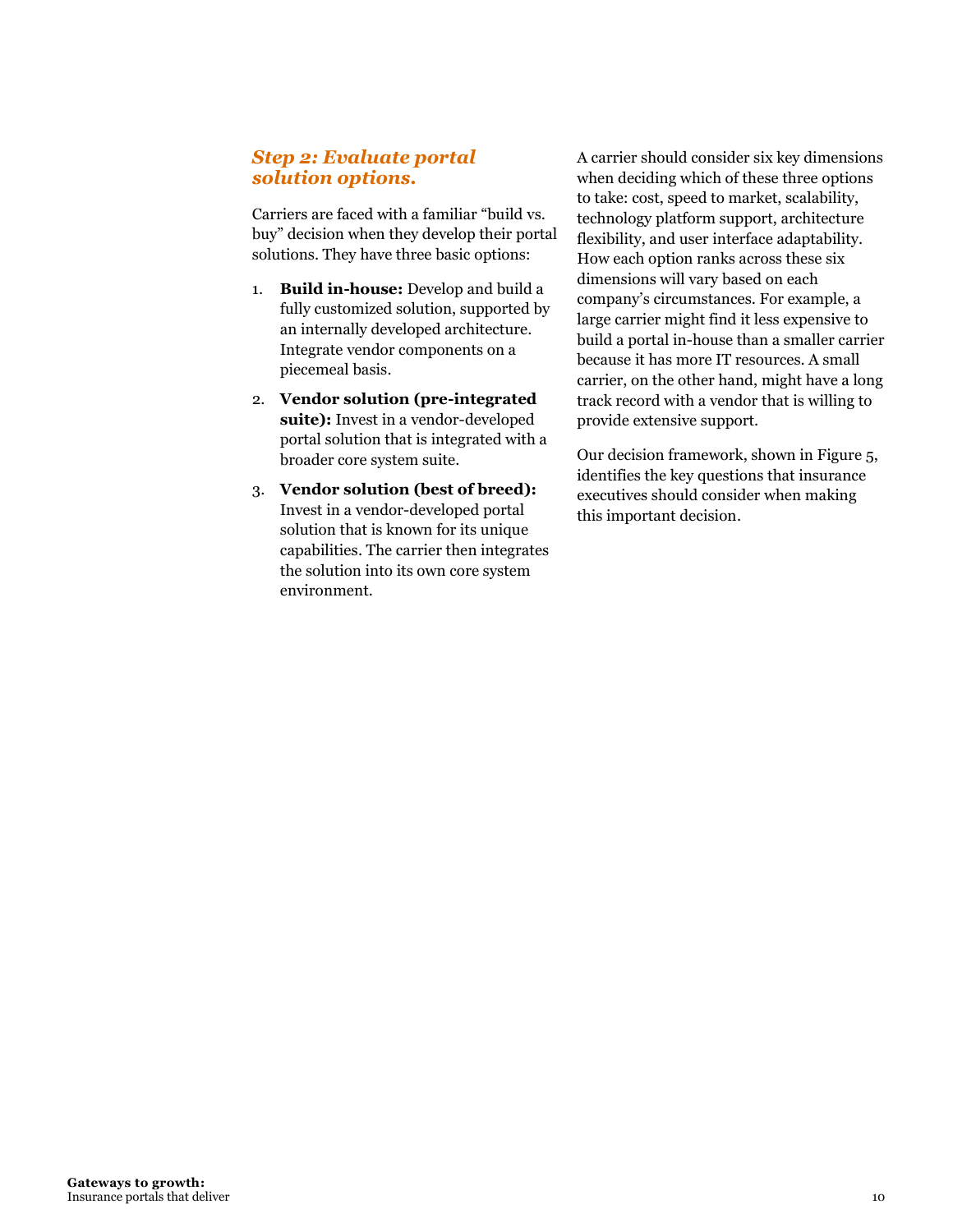|                                          | <b>Dimension Build in-house</b>                                                                                                                                                                                                               | <b>Vendor solution</b>                                                                                                                                                                                                                                                                                     | <b>Vendor solution</b>                                                                                                                                                                                                                                                 |
|------------------------------------------|-----------------------------------------------------------------------------------------------------------------------------------------------------------------------------------------------------------------------------------------------|------------------------------------------------------------------------------------------------------------------------------------------------------------------------------------------------------------------------------------------------------------------------------------------------------------|------------------------------------------------------------------------------------------------------------------------------------------------------------------------------------------------------------------------------------------------------------------------|
|                                          |                                                                                                                                                                                                                                               | (pre-integrated suite)                                                                                                                                                                                                                                                                                     | (best of breed)                                                                                                                                                                                                                                                        |
| Cost                                     | What resources are needed for<br>implementation and maintenance?<br>Have we considered all relevant<br>vendor components in the upfront<br>design?<br>How much integration with legacy<br>systems will we require?                            | How will we integrate licensing<br>terms and conditions at a suite<br>level?<br>How will the cost of configuration<br>$\bullet$<br>efforts be incorporated into the<br>budget?<br>What customizations will we need to<br>$\bullet$<br>support critical business capabilities<br>not provided by the suite? | What licensing terms and conditions<br>need to be estimated for each<br>component?<br>How will the cost of configuration<br>efforts be incorporated into the<br>budget?<br>How do we ensure appropriate<br>integration to both new core<br>systems and legacy systems? |
| Speed to<br>market                       | Are we willing to make an upfront<br>investment in building modular<br>architecture to support reusability of<br>key product attributes?<br>Can we use vended build-ons, such<br>as rules engines, to externalize<br>relevant business rules? | How easy will it be to validate the<br>vendor's product models for<br>maintainability and extensibility?<br>Can we validate use of third-party<br>$\bullet$<br>components and/or the vendor's<br>business rules capabilities?                                                                              | Can integration interfaces between<br>portals and core systems translate<br>across product models?<br>Can we evaluate and select<br>management tools to govern the<br>portal and other business areas?                                                                 |
| Scalability                              | How will we establish performance<br>engineering as a core competency<br>and integrate it with existing<br>development processes?<br>Can we support extensive<br>performance testing as part of user<br>acceptance?                           | How easy will it be to validate<br>vendor benchmarks?<br>Is extensive performance testing<br>$\bullet$<br>possible as part of user<br>acceptance?                                                                                                                                                          | How will we conduct single point of<br>failure analysis to validate the<br>scalability of components?<br>Can we conduct extensive<br>performance testing as part of user<br>acceptance?                                                                                |
| Technology<br>platform<br>support        | Do we have the resources for<br>multiple development technologies?<br>If we are a smaller carrier, do we<br>have the resources to scale and<br>provide coverage?                                                                              | Is there adequate talent familiar with $\bullet$<br>٠<br>the vendor's technologies?<br>Can we pool resources along the<br>core set of skills that are common to<br>all suite components?<br>Are the vendor's privacy and risk<br>$\bullet$<br>management controls aligned with<br>our requirements?        | Is there adequate talent familiar with<br>the vendor's technologies?<br>Will we be able to pool resources,<br>given differing technologies used by<br>vendors?<br>Are the vendor's privacy and risk<br>management controls aligned with<br>our requirements?           |
| Architecture<br>flexibility              | Can we validate maintainability and<br>relevance of current architecture on<br>a frequent basis?<br>How will we incorporate new<br>capabilities that enhance end-user<br>experience and/or reduce ongoing<br>operational costs?               | How will we align the vendor's<br>strategy with our IT strategy?<br>Does the vendor's product roadmap<br>support the business functionality<br>and technology capabilities we<br>expect we'll need in the future?                                                                                          | How will we establish a service-<br>oriented architecture framework?<br>How will we build common adapters<br>to integrate portals and core<br>systems?<br>Do we expect the vendor will<br>support emerging technology<br>solutions to our satisfaction?                |
| <b>User</b><br>interface<br>adaptability | How can we design a user interface<br>that creates an interactive and<br>engaging user experience?                                                                                                                                            | How comfortable are we with<br>adopting the vendor's user interface<br>paradigms?<br>How adaptable is the vendor's<br>interface to differentiating usability<br>enhancements, such as transaction<br>flows and contextual help?                                                                            | How comfortable are we with using<br>the vendor's user interface<br>paradigms?<br>How adaptable is the vendor's<br>integrated interface to usability<br>enhancements, such as transaction<br>flows and contextual help?                                                |

#### **Figure 5: Decision framework for evaluating portal solution options.**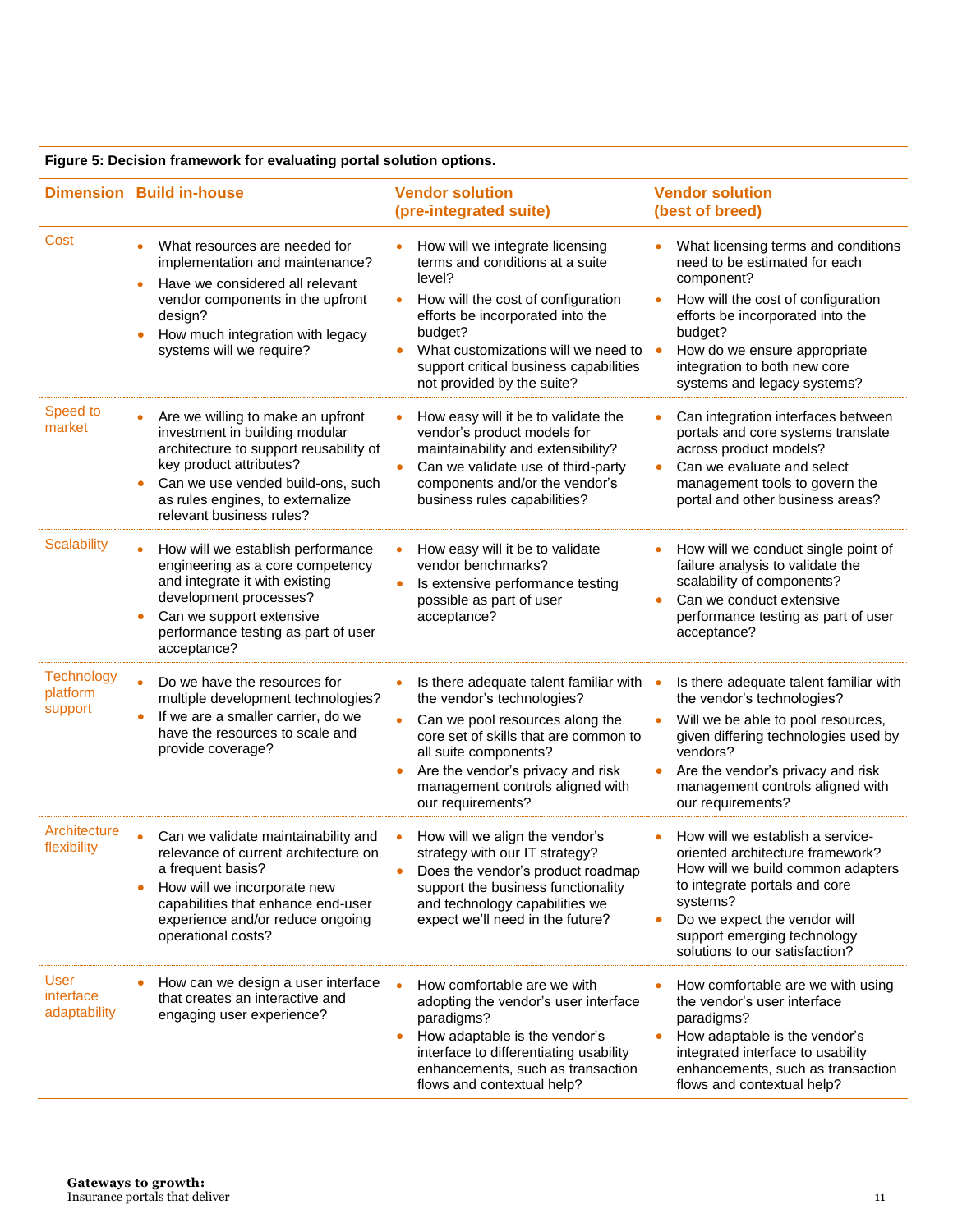## *Step 3: Balance expected business benefits, costs, and risks when planning the timing of the implementation.*

#### *How will you prioritize features for the initial portal implementation and subsequent releases?*

Once the build vs. buy question is answered, many carriers struggle with questions of which capabilities to implement in their portals, and when. We've found this to be true not only for the initial implementation, but also for subsequent iterations that continue to advance portal features as trends in user demands change. There are hundreds or possibly thousands of portal features that the business considers important, but due to technical, cost, and risk constraints, only a limited number of those can be included in the initial implementation.

Many factors play into the decision of how a carrier should prioritize their portal capabilities and decide whether to include them in the first, second, or a later release of the application. Are clients clamoring for the latest types of interaction, such as touchscreen or voice recognition? Or is usergenerated content, such as product reviews and electronic discussion forums, more important? Market pressures and operational considerations may also impact the decision—are competitors moving into new geographies? Are agents demanding more user-friendly systems to lower their training and support costs? Our publication, *Fire, ready aim: Don'[t miss the point of a](http://www.pwc.com/us/en/financial-services/publications/viewpoints/policy-administration-system-transformation.jhtml)  [policy administration transformation,](http://www.pwc.com/us/en/financial-services/publications/viewpoints/policy-administration-system-transformation.jhtml)* suggests a way that insurers can prioritize these business needs and develop an approach based on expected benefits and constraints.

#### **Figure 6: Insurers should consider several factors when deciding how to prioritize capabilities into the base installation and subsequent enhancements.**



**Gateways to growth:**  Insurance portals that deliver the control of the control of the control of the control of the control of the control of the control of the control of the control of the control of the control of the control of the control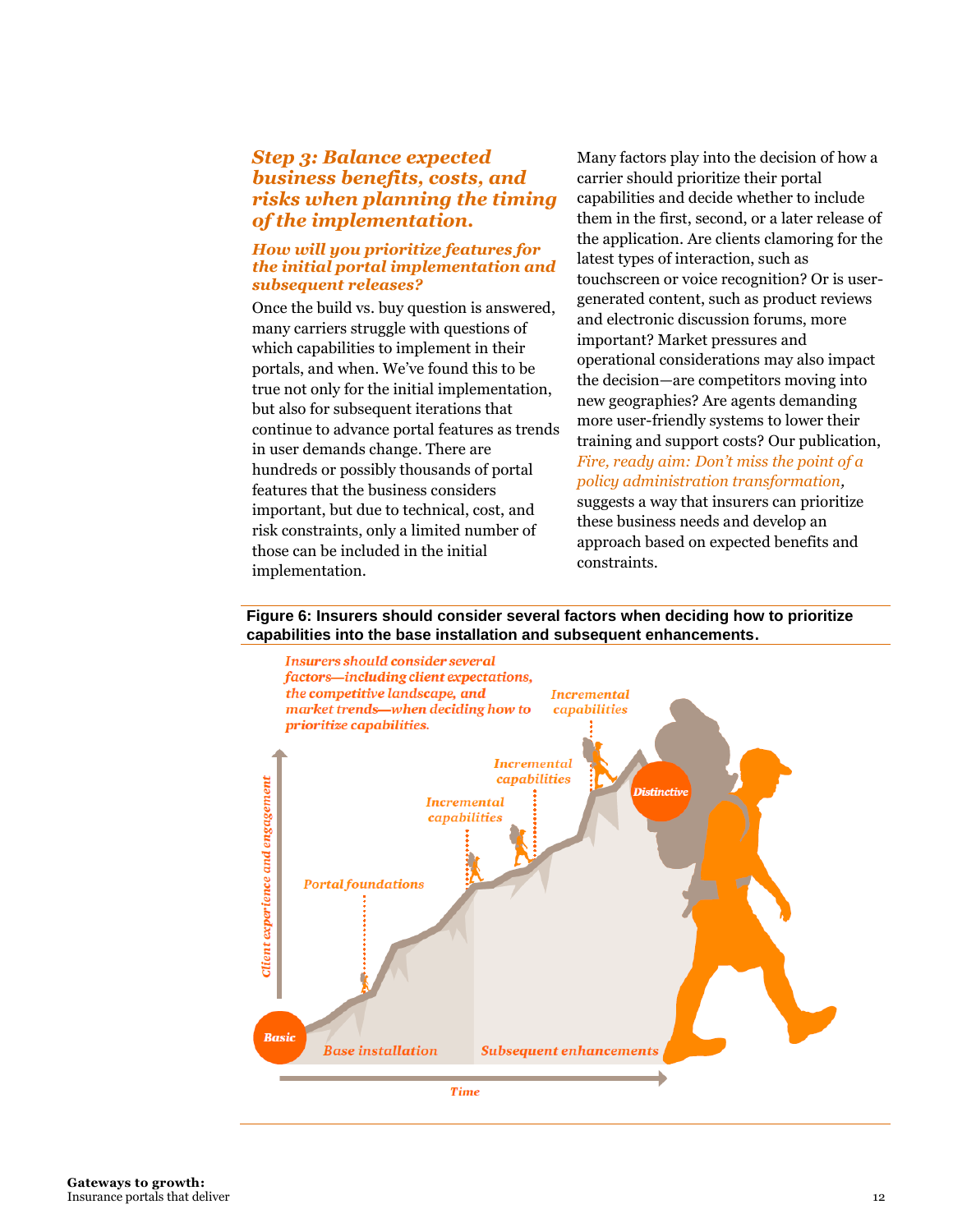#### *How should you time the portal implementation with respect to other core transformations?*

In addition to the approach discussed in the *Fire, ready aim* publication, carriers should carefully consider the timing of the portal implementation in relation to other core modernizations. As seen in Figure 7, the decision to implement a portal before, in tandem with, or after the implementation of other core systems requires that carriers

weigh the pros and cons of each option against their business priorities and appetite for risk. Whatever path you choose for your portal development, it's important to understand the complexities likely to arise during the transitional period, and then plan for them.

#### **Figure 7: Advantages and disadvantages of implementing the portal before, during, or after the core transformation.**

|                      | <b>Implement portal prior</b><br>to core transformation                                                                                                                                                                                        | <b>Implement portal with core</b><br>transformation                                                                                                                                                 | <b>Implement portal after core</b><br>transformation                                                                                                                                                                                                                                                                                                                        |
|----------------------|------------------------------------------------------------------------------------------------------------------------------------------------------------------------------------------------------------------------------------------------|-----------------------------------------------------------------------------------------------------------------------------------------------------------------------------------------------------|-----------------------------------------------------------------------------------------------------------------------------------------------------------------------------------------------------------------------------------------------------------------------------------------------------------------------------------------------------------------------------|
| Advantages           | Shield clients from the<br>complexity and<br>business change of a<br>core transformation<br>taking place behind<br>the scenes.                                                                                                                 | Align portal and core<br>system needs along the<br>way, lowering the<br>likelihood of rework.<br>Potential synergies<br>between the core systems<br>and the portal could lower<br>the overall cost. | Allows carriers to share the<br>full benefits of the core<br>transformation through the<br>portal up front.                                                                                                                                                                                                                                                                 |
| <b>Disadvantages</b> | Greater risk of not<br>capturing key<br>operational and<br>business benefits from<br>the core<br>transformation.<br>Additional rework may<br>$\bullet$<br>be needed to integrate<br>the portal after core<br>systems have been<br>implemented. | Requires more resources<br>during the implementation<br>phase to support both<br>implementations.<br>Teams will have to deal<br>with added complexity.                                              | Greater risk of an<br>inconsistent user experience<br>as the core transformation<br>progresses.<br>Includes some level of<br>$\bullet$<br>"throwaway" work because<br>the core system will need to<br>be integrated with the legacy<br>portal, which will ultimately<br>be replaced.<br>May result in redundant<br>functionality that increases<br>total cost of ownership. |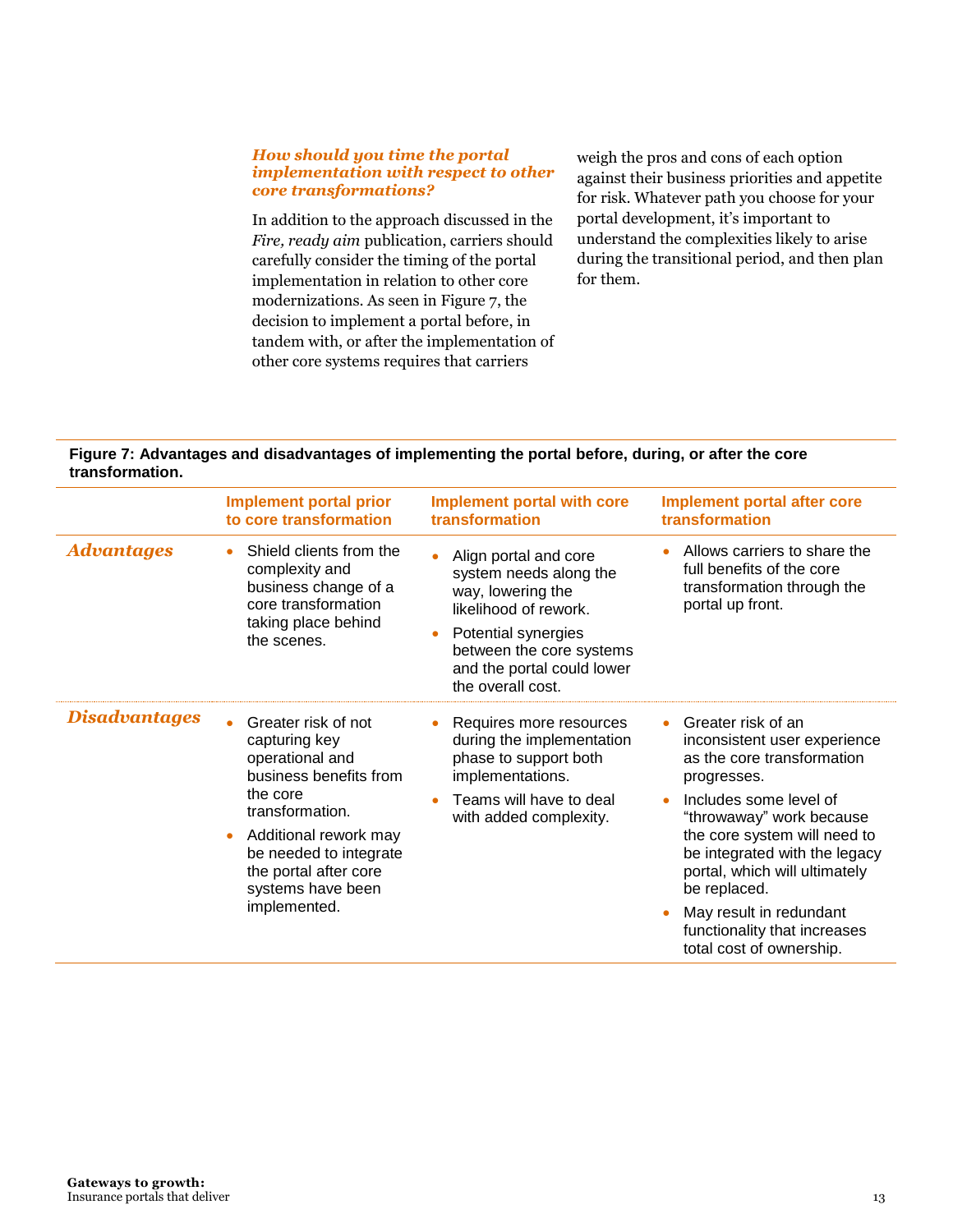# *What this means for your business*

The insurance industry is undergoing radical changes in how it interacts with agents and policyholders. Historically, the sector has relied on independent agents who have been responsible for understanding consumer and business needs and recommending insurance products to them. But shifts in consumer preferences, demographics, and technology are changing this. Many carriers are now pursuing multichannel strategies, and they need a thoughtful approach that tailors their portals to the user communities they want to pursue. At the same time, carriers are investing in newer portal technology that provides a 360-degree view of their policyholders so they can better understand their needs and build more loyal and profitable relationships. Agents are also looking for better technology and more efficient processes to help them deliver quality service to policyholders.

Because of these wide-ranging goals, many insurers have struggled with building strong client interfaces in the digital world. But today's portals—with sophisticated new features that help carriers deepen their relationships with agents and policyholders alike—are helping them achieve the full value of their core transformations.

Portals are more than online marketing and branding tools. By following a structured portal implementation approach that aligns with the digital strategy and offers unique capabilities targeted at their user bases, carriers can make the most of their portal and core investments. A portal can be the place policyholders go to research and buy insurance, submit claims and pay bills, and update coverage as their financial needs change. It can also be the place where agents go to obtain quotes, transmit claims data, and renew policies. In short, a portal can be an anchor for the carriers' brand identity, a cornerstone of a digital strategy that emphasizes branding and client centricity in an age of continually rising client expectations.